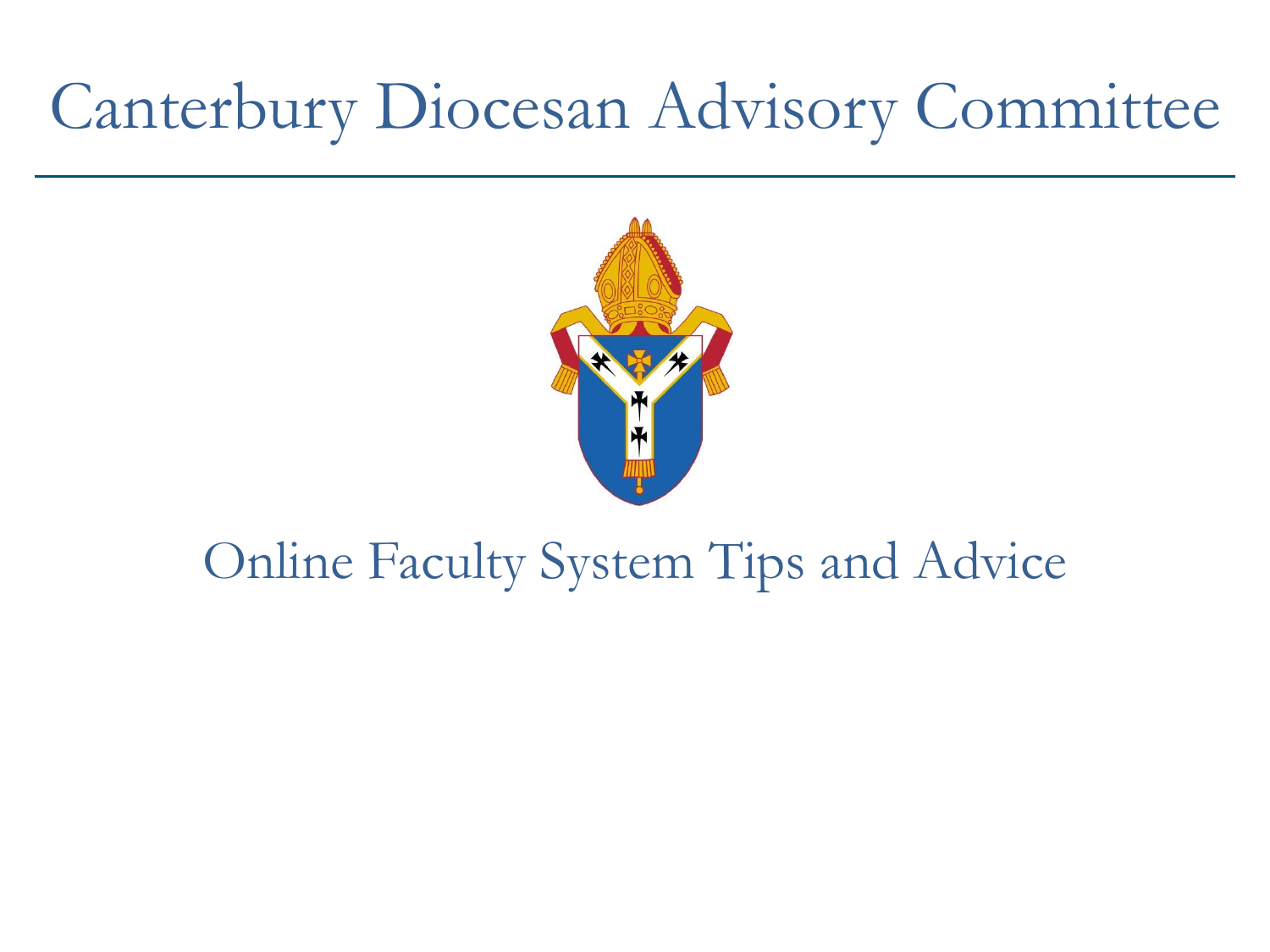## **The DAC Office**

**Edmund Harris**  Care of Churches Officer Eharris@diocant.org

**Charles Josefson** Assistant Care of Churches Officer & Admin Assistant to Property cjosefson@diocant.org

01227 459401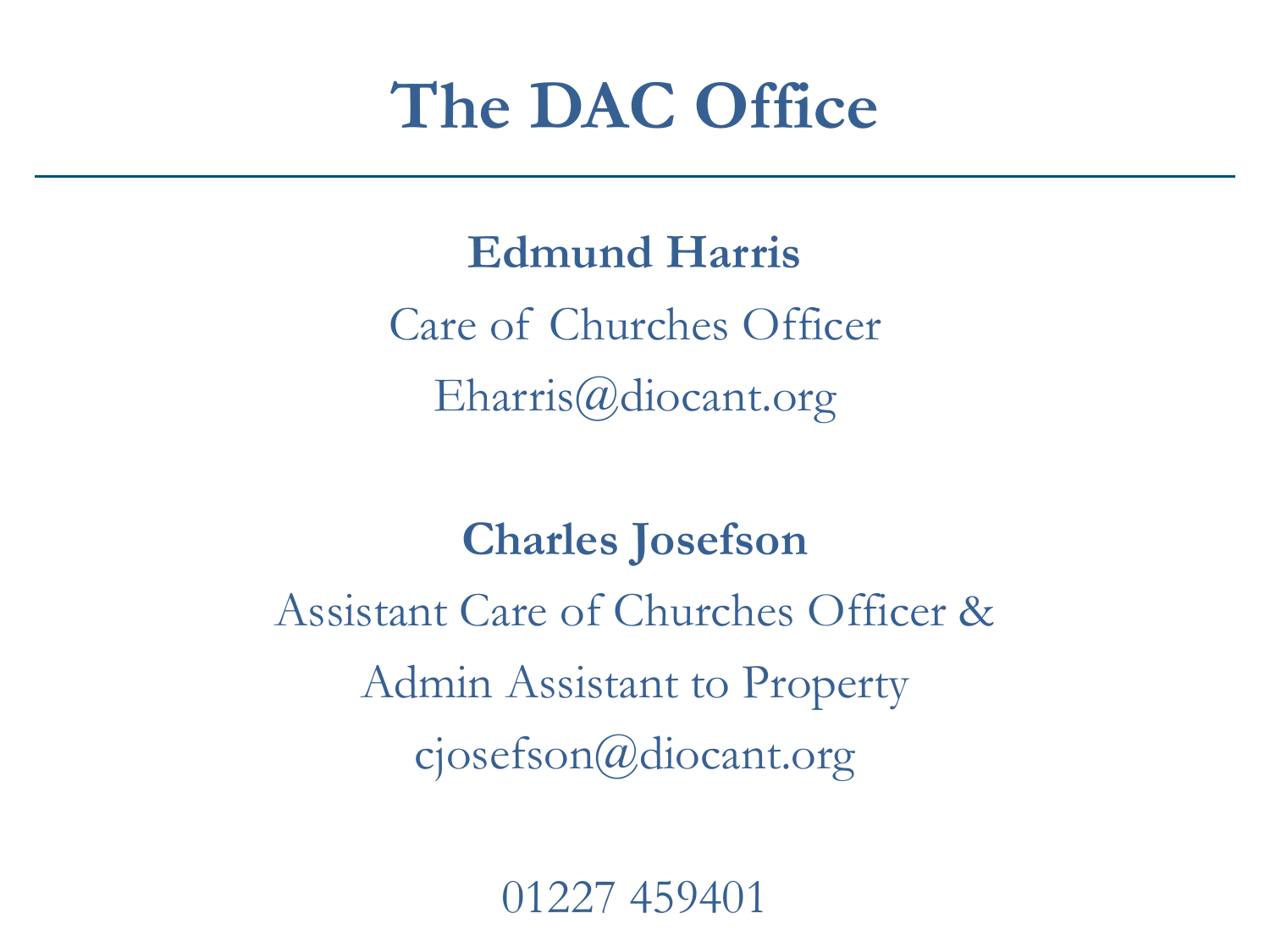# **Areas of Work**

#### **Edmund covers:**

- Major reordering projects in listed churches
- Consultation with amenity societies
- Grant applications
- Quinquennial inspections
- **Restoration projects**

#### **Charles covers:**

- Unlisted churches
- **Churchyards**
- List B matters
- General help with the OFS
- **Memorials**

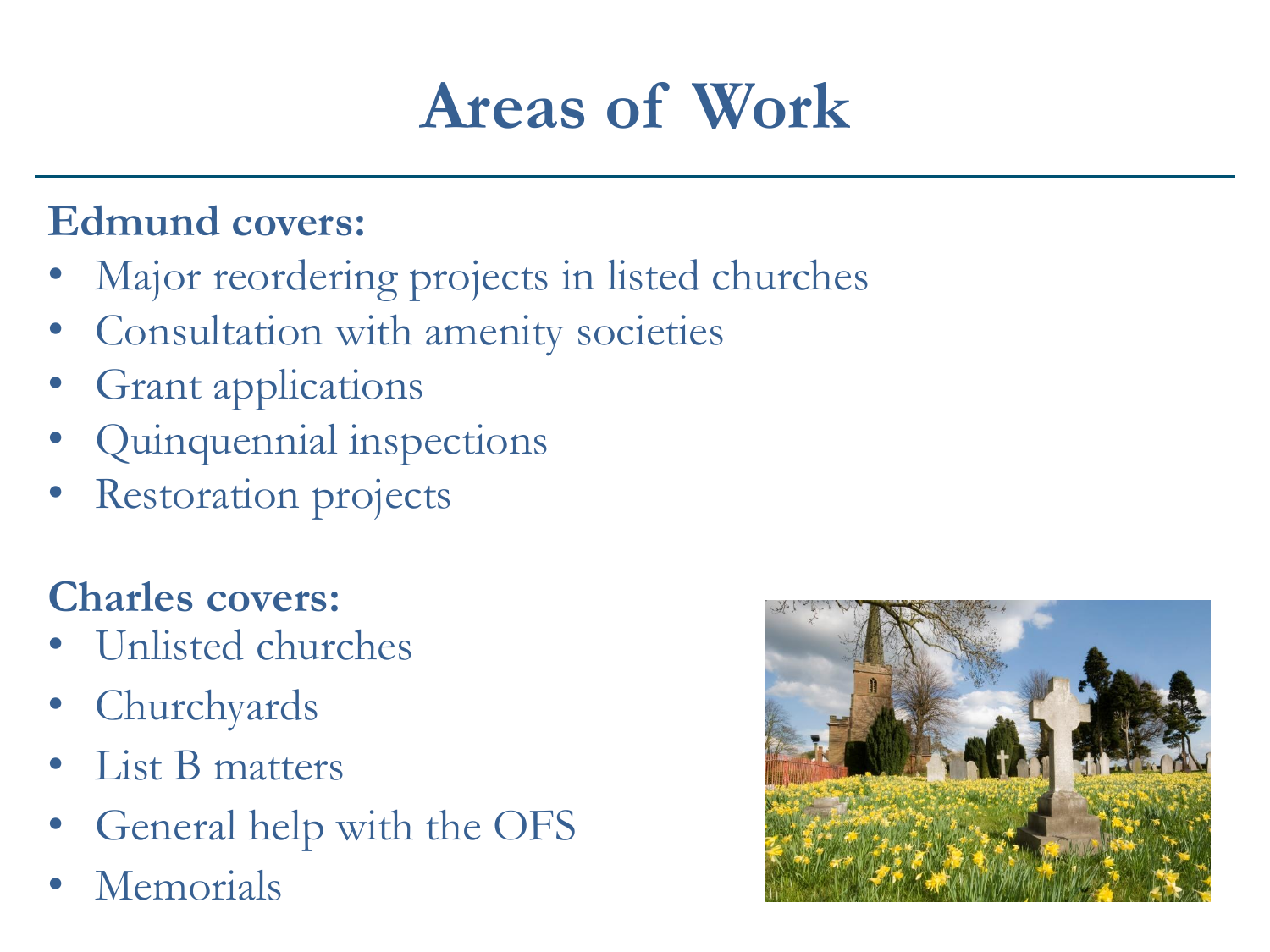#### **OFS Procedural Advice List A**

- No prior authorisation required
- Minor matters and routine maintenance to things such as bells, organs, heating systems, existing kitchen and office space and churchyard paths
- Record these on OFS as a record for the church
- Any work carried out under List A should be done with due consideration, with the recognition that we are the custodians of historic buildings for future generations (Diocese of Bath and Wells)

# **List A**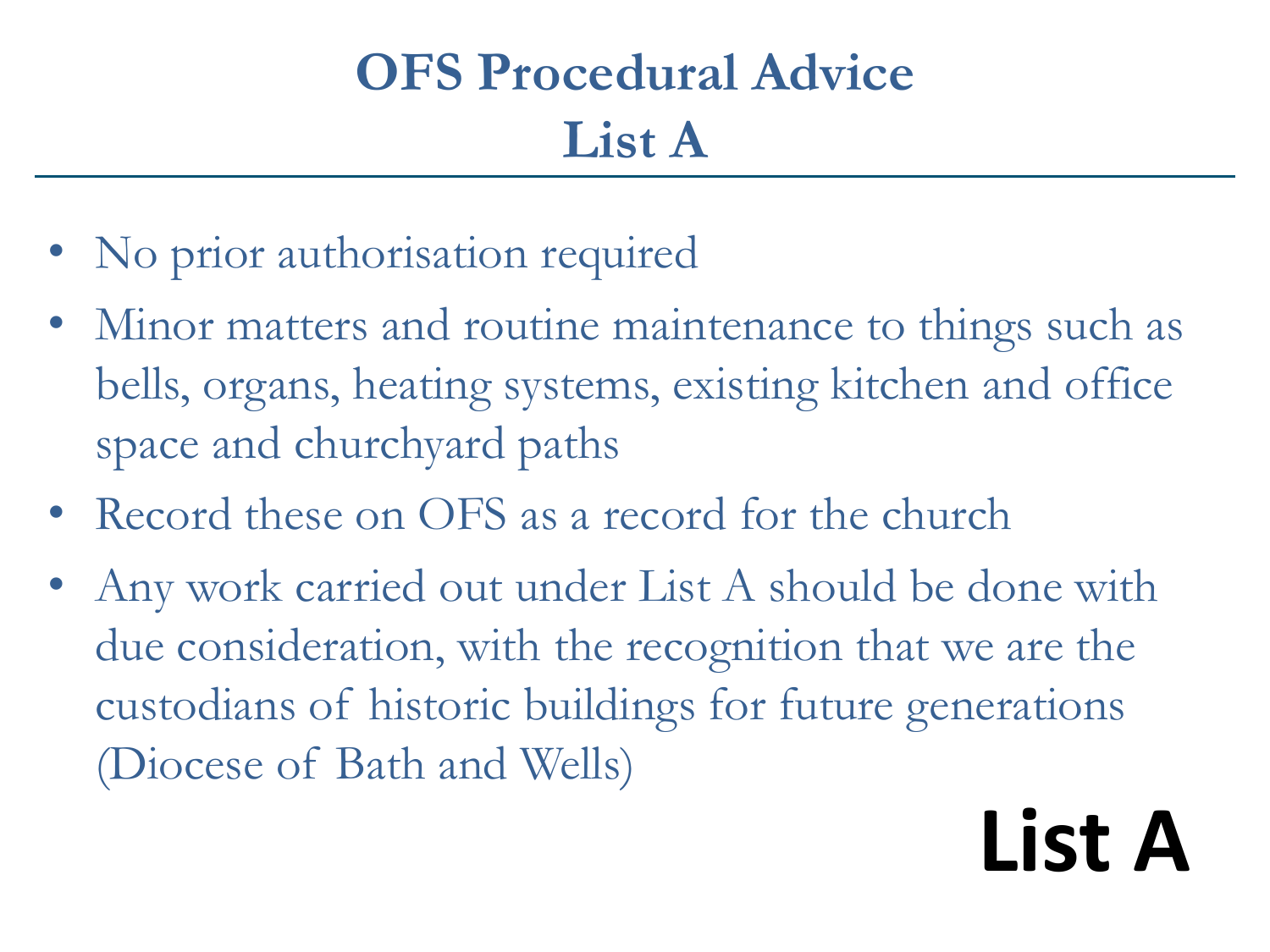#### **OFS Procedural Advice List B**

- No Faculty required
- Archdeacon's permission required
- Works such as like-for-like replacement of roofing materials, replacement of a boiler, installation of a churchyard bench and routine maintenance and repair work to the fabric of the building
- Some conditions may apply:

[https://www.canterburydiocese.org/guidance-forms-and](https://www.canterburydiocese.org/guidance-forms-and-fees/)[fees/](https://www.canterburydiocese.org/guidance-forms-and-fees/)

• Full details need to be provided **List B**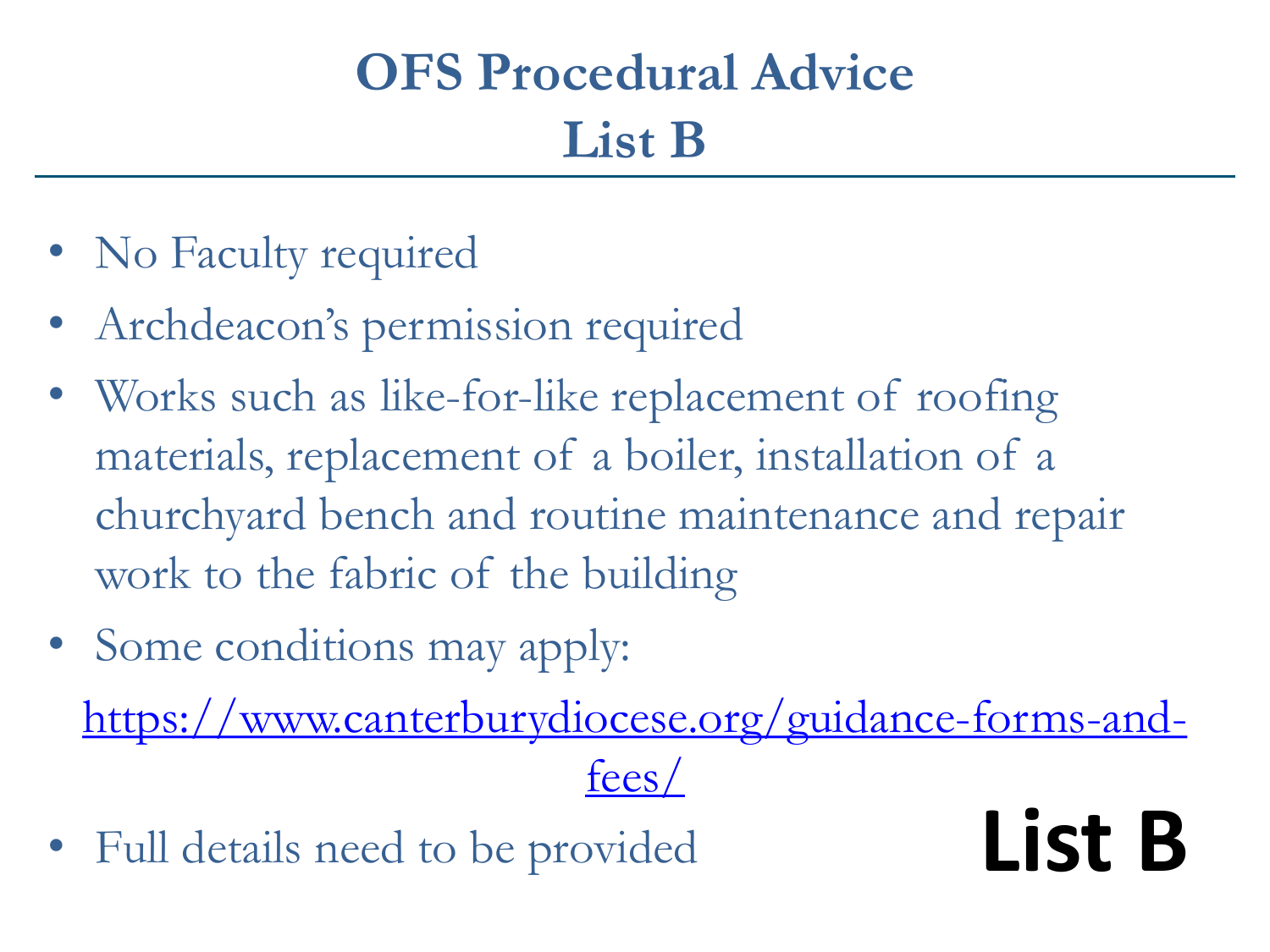## **OFS Procedural Advice Faculty**

- Do read the user guides and FAQs
- Establish one main point of contact
- Statements of Significance and Needs refer to ChurchCare guidance
- Include photos/illustrations where appropriate
- Always include PCC resolution
- Make use of DAC consultants and site visits
- Bear in mind any deadlines! (public notice)
- If in doubt, call or email

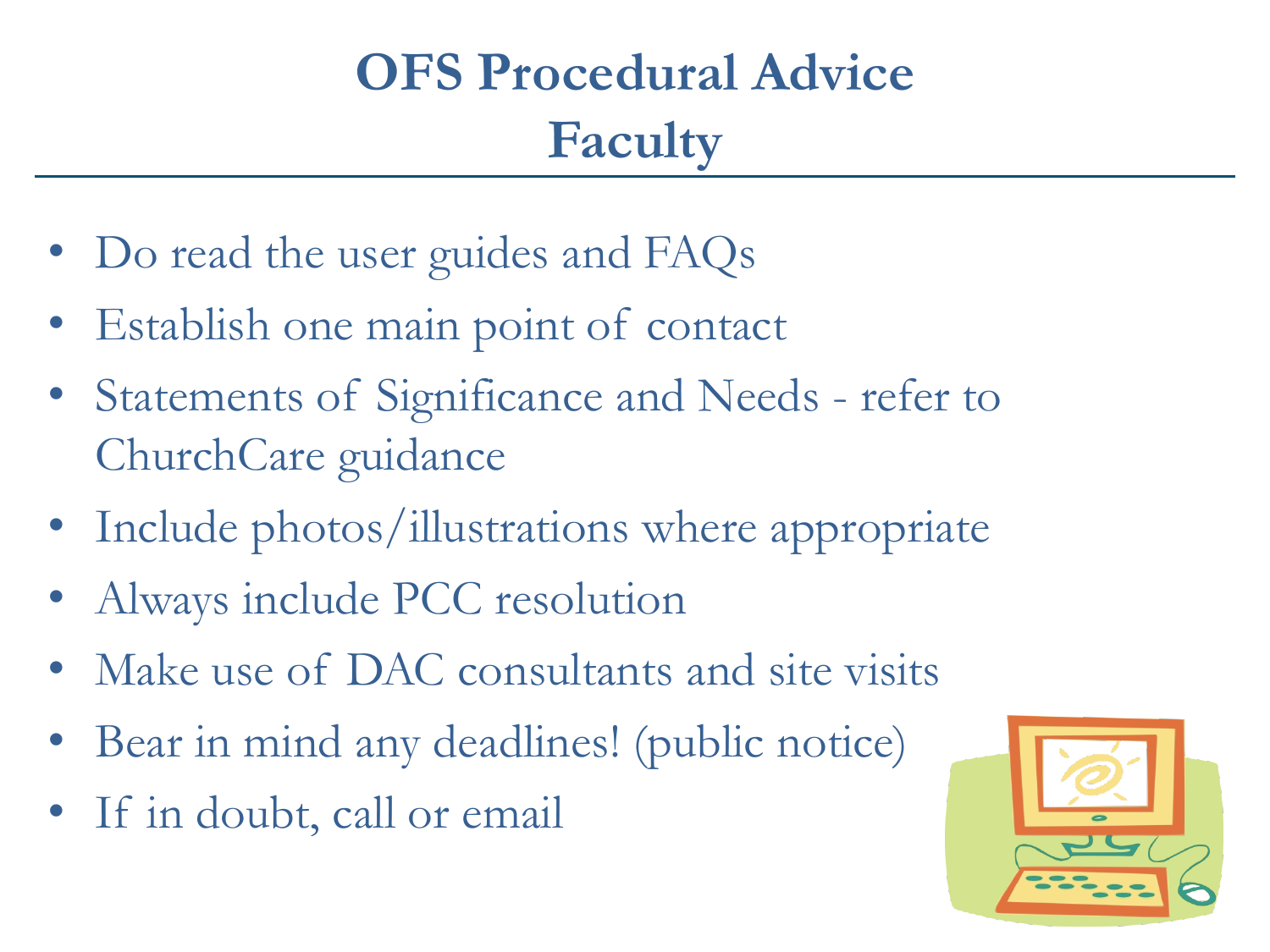#### **OFS Procedural Advice After Notification of Advice**

- Print and display the public notice for 30 days (legal requirement)
- Ensure all sections are filled in
- Submit application to Registry
- Any queries from this point? Contact Registry Clerk:

## **Ann Beswick abeswick@wslaw.co.uk**

- The Registry issues the Faculty, not us
- Don't start work/place orders until Faculty is issued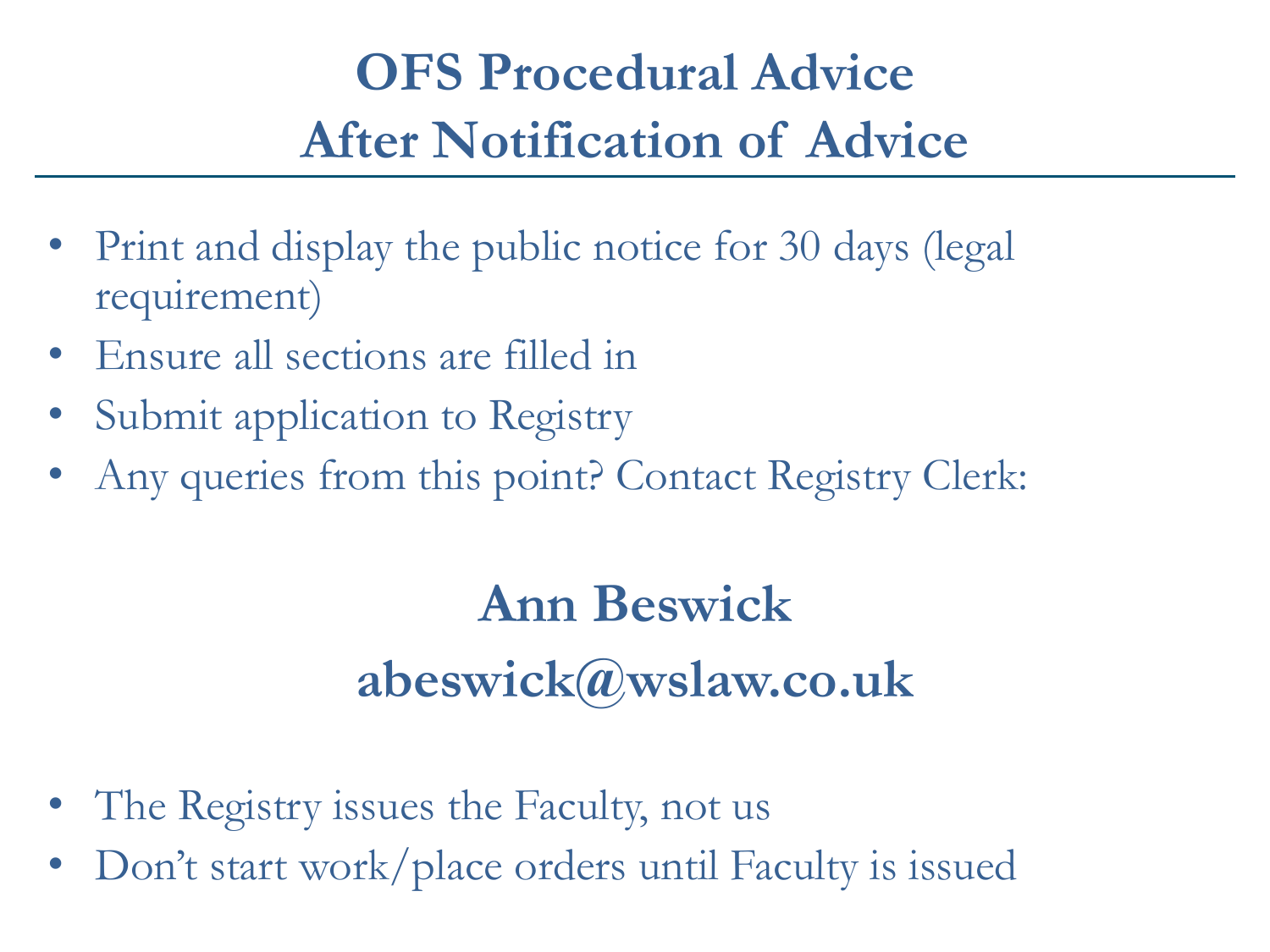#### **OFS Procedural Advice Planning Permission**

- Likely to be required for works affecting exterior of church e.g. new noticeboard, new path/ramp, extensions
- May be required for tree works in conservation areas
- Ecclesiastical Exemption removes the need to apply for listed building consent in most circumstances
- If in doubt, call the local planning authority for advice

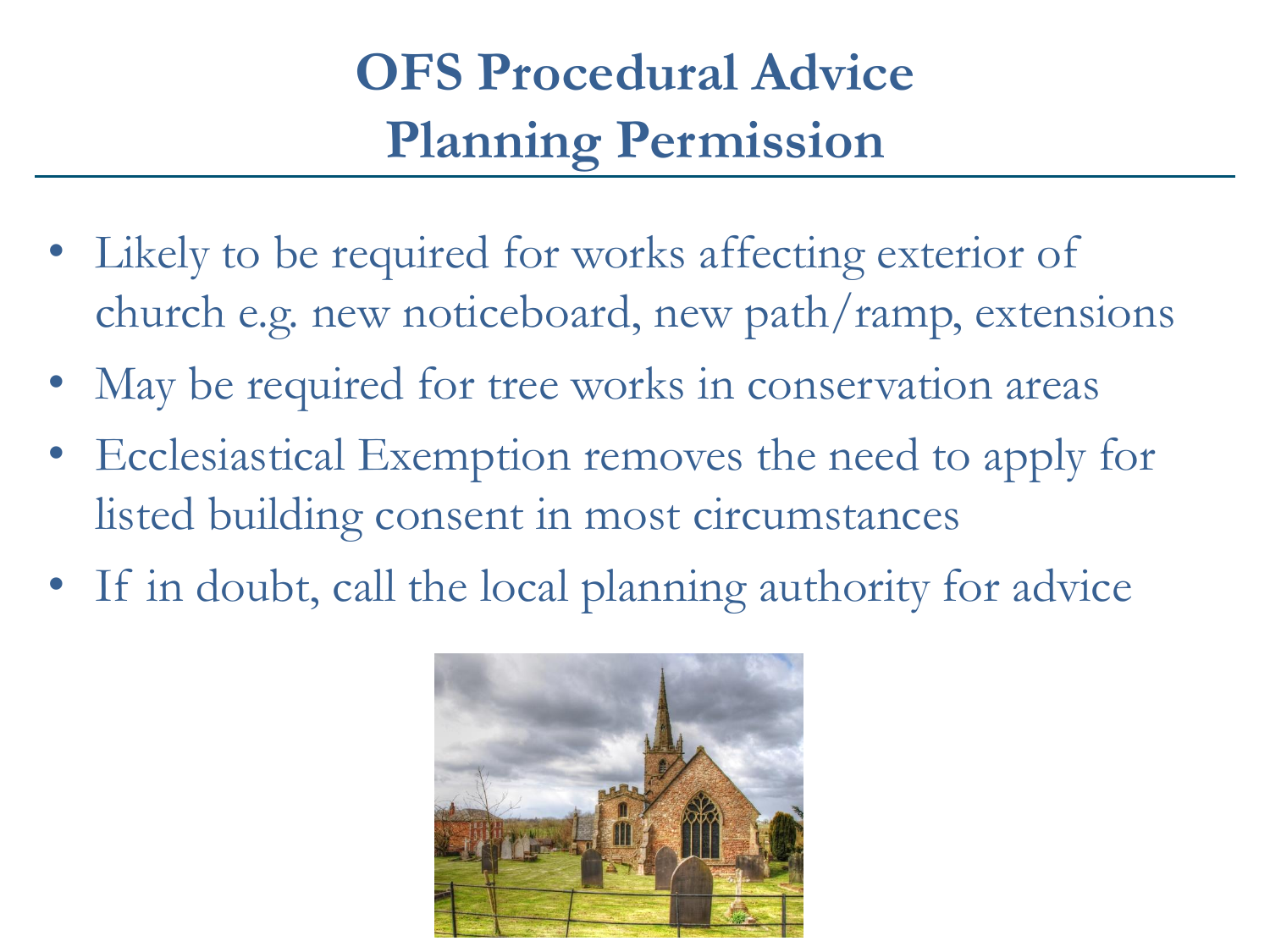#### **Procedural Advice Private Petitions**

Private petitions go to the Registry (in consultation with incumbent), not the DAC or OFS:

- Reservation of grave spaces
- Exhumations
- Works to memorials requested by family
- Churchyard Regulations 2014 on Diocesan website

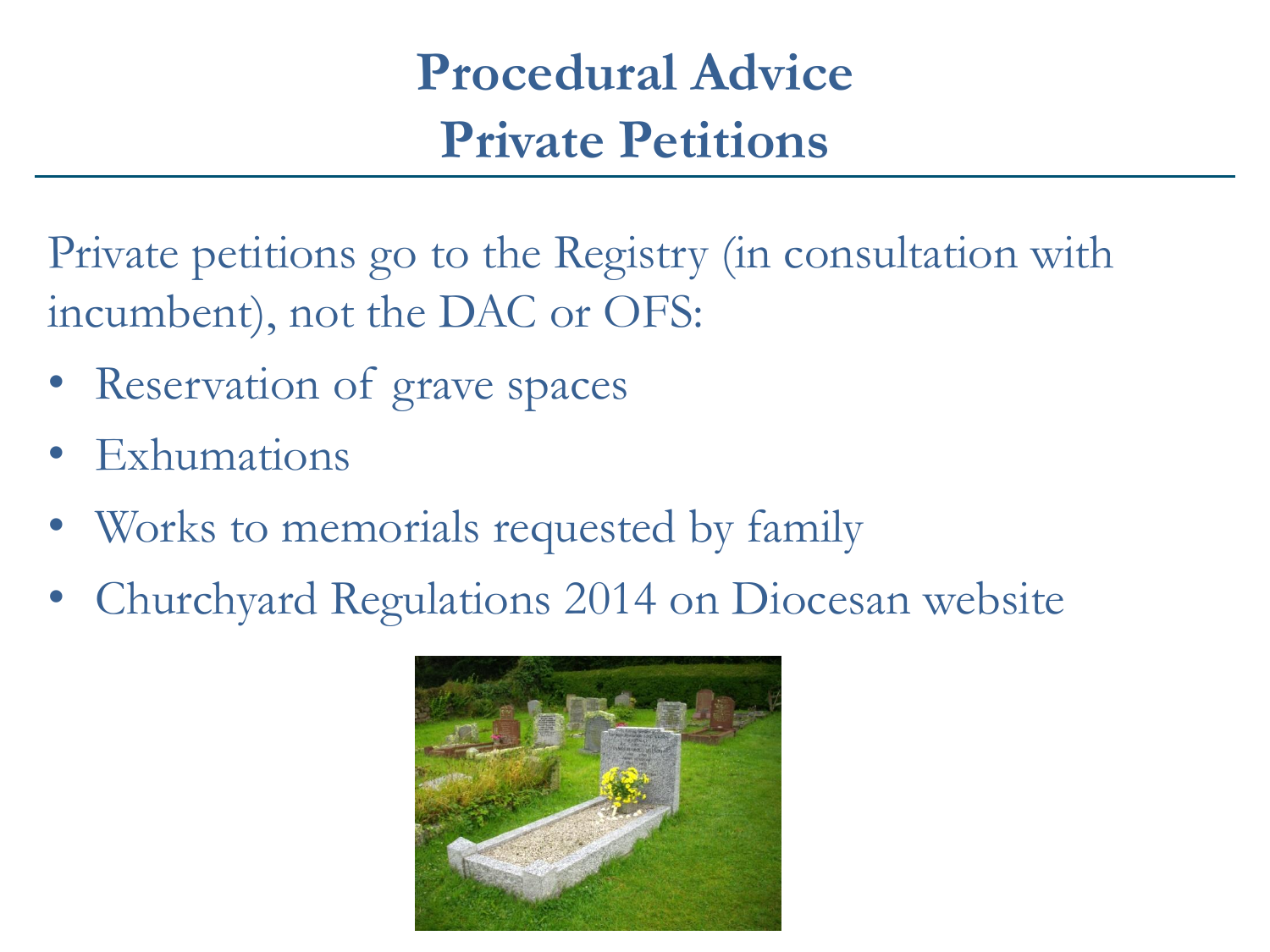#### **Useful Links**

- http://www.buildingconservation.com/ (directory)
- **http://www.churchcare.co.uk/churches/guidanceadvice**
- **https://historicengland.org.uk/advice/**
- https://www.canterburydiocese.org/guidance**forms-and-fees/**
- **https://www.maintenancebooker.org.uk/ (soon to cover SE)**